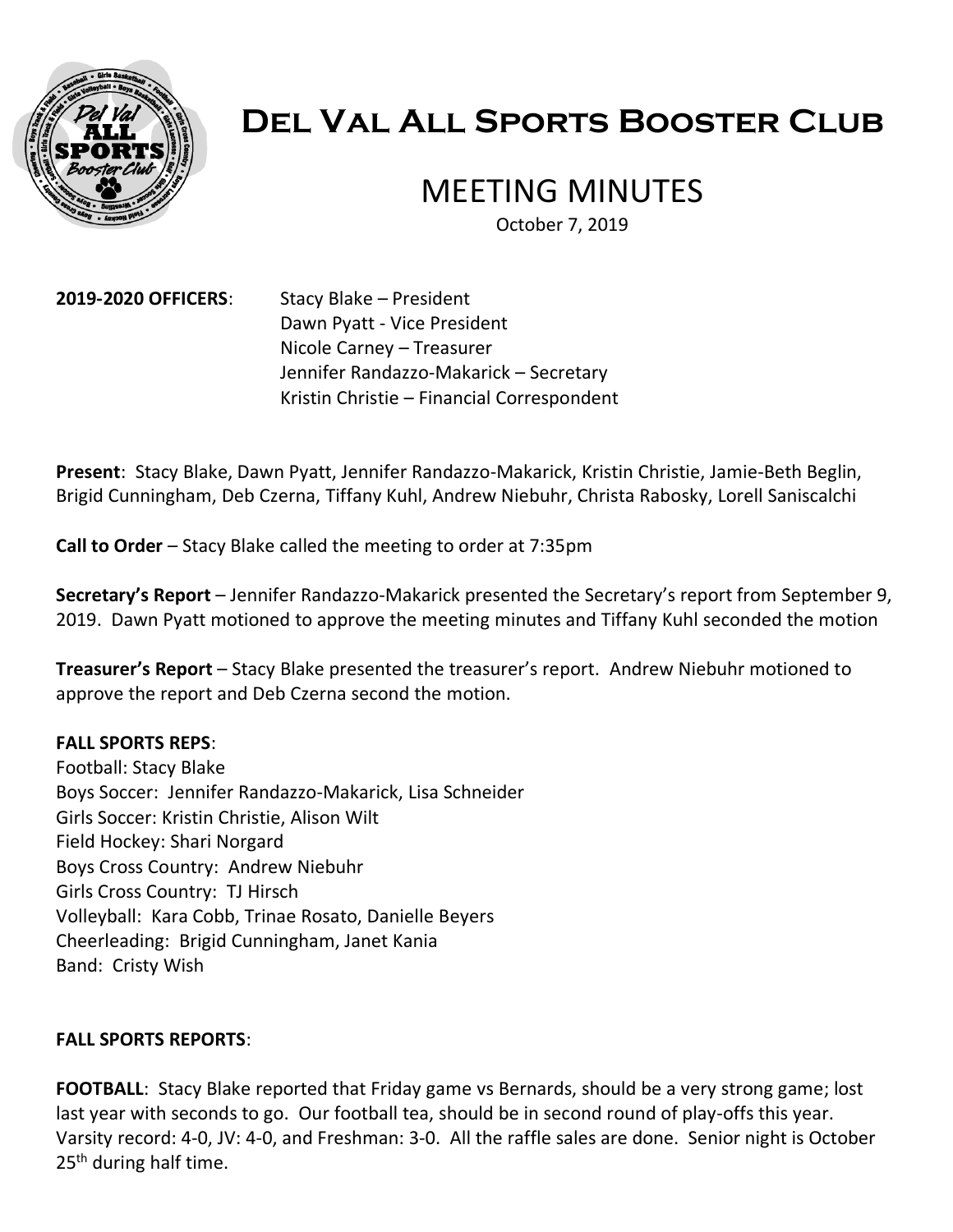SENIOR NIGHT: Football, Cheerleading & Band will all have senior night together! Side note by Stacy: The turf proposal is being reviewed by the Superintendent and Brett Kephart within days ahead. Should have update by next meeting.

**BOYS SOCCER**: Jennifer Randazzo-Makarick reported the following records: Varsity 12-1, the loss against Bernards was during the 2<sup>nd</sup> overtime with 2 minutes to go and JV record is 6-6. Varsity won the 1<sup>st</sup> round of the HSW conference against Belvidere. The 2<sup>nd</sup> round is on Oct. 12<sup>th</sup> vs Vernon. Colby Raymond has broken the school record of most scored goals with 27 goals so far this season! Lisa Schneider reported that Freshman record is 2-3. On Sept.  $7<sup>th</sup>$  game, our Freshman were ready to play and Morris County Tech showed up to play without a Freshman team.

**GIRLS SOCCER**: Kristin Christie reported this season records as: Varsity 5-6-1, JV 1-7. The team is using their fundraising profits to go see Lehigh University soccer game on October 2<sup>nd</sup> and Rutgers soccer game on October  $17<sup>th</sup>$ . The Varsity next game for the HSW conference is Oct.  $12<sup>th</sup>$  away vs Newton. The  $1^{st}$  round win vs Hopatong,  $2^{nd}$  round vs Lenape Valley. The game went into two over time periods with no score. Penalty kick rotations began with a 3-3 score. Sudden death penalty kicks began and we won with Reese Strodt scoring!

**FIELD HOCKEY**: Shari Norgard reported via email the record is 11-3. The girls will play North Hunterdon tomorrow in the quarterfinal round of the HWS tournament. Our field hockey team is ranked in the top 20 teams of the state of NJ. Senior night is next Tuesday (October 15<sup>th</sup>) against Somerville. We have 4 seniors.

**BOYS' CROSS COUNTRY**: Andrew Niebuhr reported that Kyle Rears is really fast!!! He is the new broke the Del Val record setter! Kyle also places 3<sup>rd</sup> in conference. The date is set as October 23<sup>rd</sup> for the Conference at Del Val.

# **GIRLS' CROSS COUNTRY**: No report

**VOLLEYBALL**: Kara Cobb reported via email that the volleyball record is Varsity 7-6, JV 10-1, and freshman is 6-0. They also held two successful bake sales as a Fundraiser for their team. Their senior night is still October 15<sup>th</sup> as scheduled with 2 seniors. Also planned on Senior night is another fundraiser for breast cancer and the organization they will be donating to will be determined.

**CHEERLEADING:** Brigid Cunningham reported that on October 20<sup>th</sup> is the 1<sup>st</sup> competition at Phillipsburg. On October 29<sup>th</sup> is the Skyland Conference. There are many fundraising events going on: October 5th was a roadside clean-up in Alexandria, "Kiss a Pig" is still collecting money voting on the different candidates to kiss the pig during cheer leading senior night, Puravida bracelets were made to be sold at lunch for \$5 each, and the Paint Party is scheduled.

**MEMBERSHIP:** Jennifer Randazzo-Makarick happily reported there are 102 members so far this year. We have passed the goal of 100 members. We have 42 new members this year.

**DEL VAL SPIRIT WEAR**: Stacy Blake reports that all teams spirit wear has been delivered. In progress to be updated at next meeting: Key Club, Sign Language, Staff Store & Field Hockey (2<sup>nd</sup> sale)